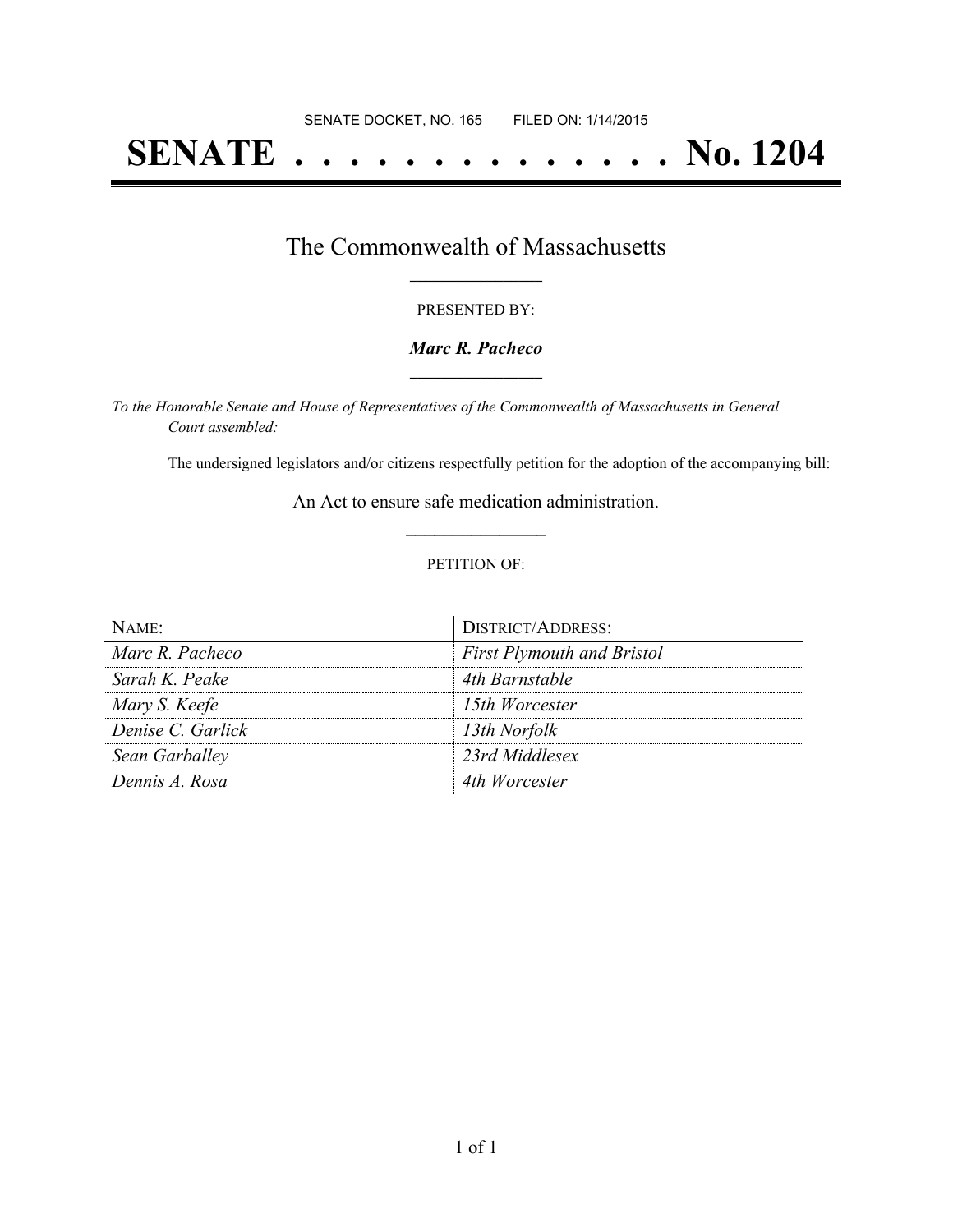#### SENATE DOCKET, NO. 165 FILED ON: 1/14/2015

## **SENATE . . . . . . . . . . . . . . No. 1204**

By Mr. Pacheco, a petition (accompanied by bill, Senate, No. 1204) of Marc R. Pacheco, Mary S. Keefe, Sean Garballey and Dennis A. Rosa for legislation to ensure safe medication administration. Public Health.

### [SIMILAR MATTER FILED IN PREVIOUS SESSION SEE SENATE, NO. *1090* OF 2013-2014.]

## The Commonwealth of Massachusetts

**In the One Hundred and Eighty-Ninth General Court (2015-2016) \_\_\_\_\_\_\_\_\_\_\_\_\_\_\_**

**\_\_\_\_\_\_\_\_\_\_\_\_\_\_\_**

An Act to ensure safe medication administration.

Be it enacted by the Senate and House of Representatives in General Court assembled, and by the authority *of the same, as follows:*

1 SECTION 1. Section 7 of chapter 94C of the General Laws, as appearing in the 2014

2 Official Edition, is hereby amended by inserting after subsection (h), the following new

3 subsection:-

 (i) Notwithstanding any general or special law to the contrary, only a dentist, nurse, physician, podiatrist, perfusionist, optometrist or veterinarian licensed as a professional by chapter 112 of the General Laws, or any student enrolled in a course of study for said profession acting under the supervision of said licensed person and in accordance with the General Laws, 8 may administer any controlled substance in schedule II, III, IV, V or VI of Section 3 of chapter 94C of the General Laws. This shall not be construed to prohibit the following: (1) self-administration (2) administration of epinephrine pens in an emergency; (3) administration of